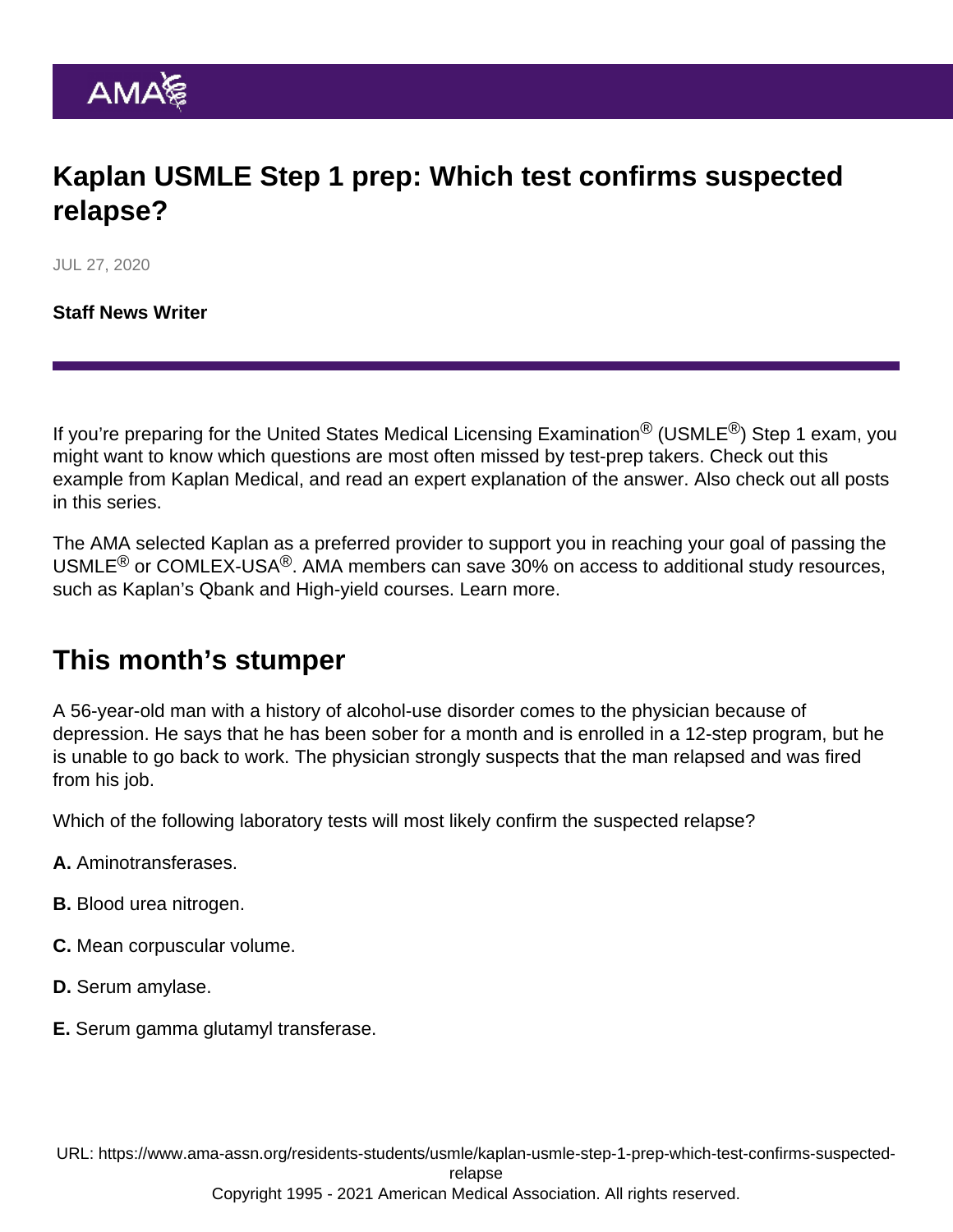F. Serum triglycerides.

G. Urine toxicology screen.

The correct answer is E.

# Kaplan Medical explains why

Serum gamma glutamyl transferase (GGT)—also called gamma glutamyl transpeptidase—is a very sensitive indicator of recent alcohol use. It is elevated in about 80% of alcohol-related disorders and is usually the first index to react; therefore, it can be used for the above purposes. Other drugs (e.g., barbiturates, phenytoin) can also increase serum GGT levels. It should also be noted that in DSM-5, patients are diagnosed with alcohol use disorder, alcohol intoxication, or alcohol withdrawal.

Ethyl glucuronide (EtG) is also a commonly used biomarker to detect recent alcohol ingestion. EtG is a water-soluble, direct metabolite of ethanol that is formed when ethanol conjugates with activated glucuronic acid. Almost immediately after ethanol intake, EtG becomes positive in a urine screening test. Furthermore, after complete cessation of alcohol intake, the EtG can be detected in urine for up to five days.

### Why the other answers are wrong

Choice A: Aminotransferases or transaminases are a group of hepatic enzymes that catalyze the interconversion of amino acids and oxoacids by transfer of amino groups. Aspartate aminotransferase (AST) and alanine aminotransferase (ALT) are the two aminotransferases of most clinical significance.

URL: [https://www.ama-assn.org/residents-students/usmle/kaplan-usmle-step-1-prep-which-test-confirms-suspected](https://www.ama-assn.org/residents-students/usmle/kaplan-usmle-step-1-prep-which-test-confirms-suspected-relapse)[relapse](https://www.ama-assn.org/residents-students/usmle/kaplan-usmle-step-1-prep-which-test-confirms-suspected-relapse) Copyright 1995 - 2021 American Medical Association. All rights reserved.